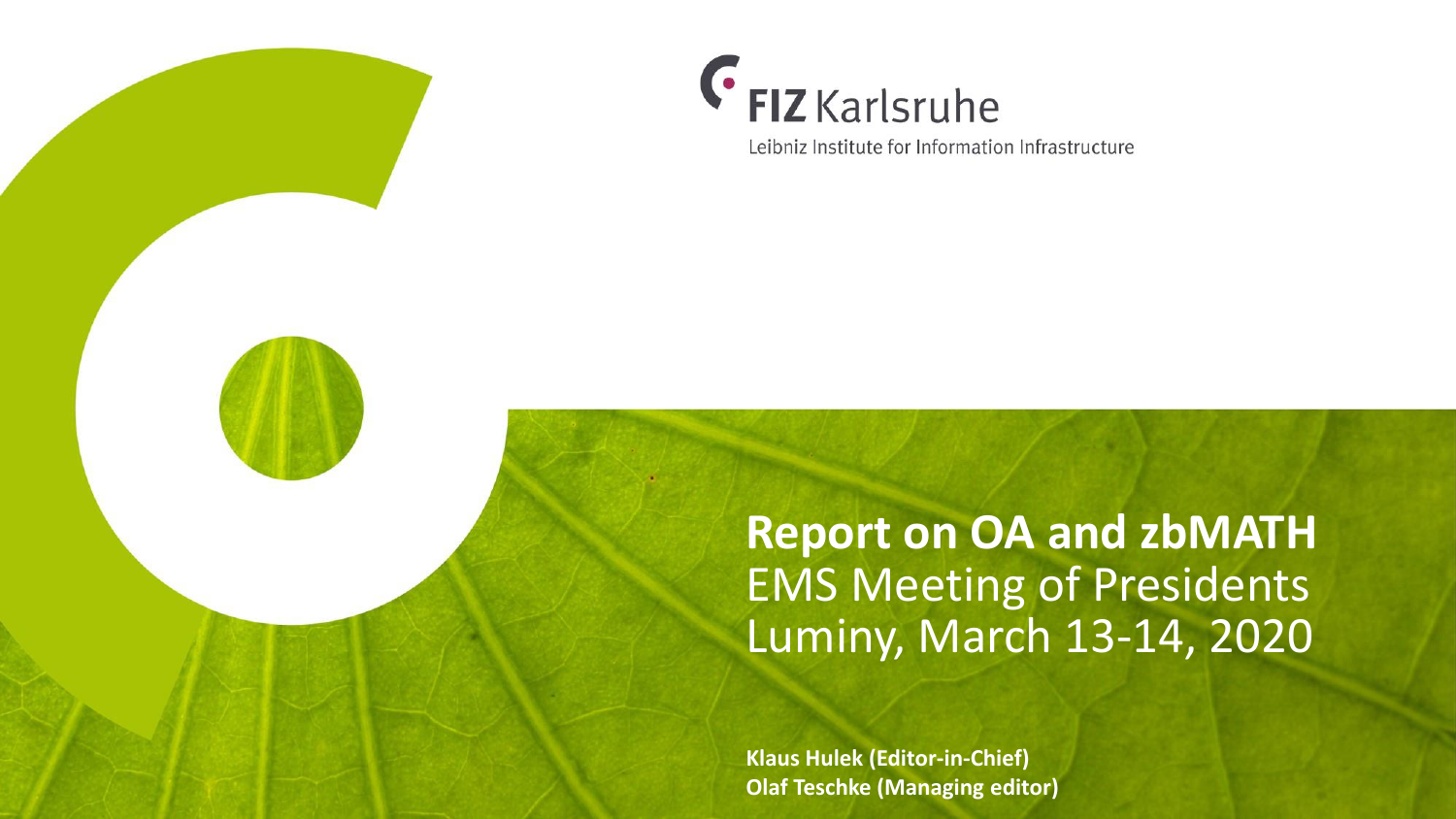#### **What would mathematicians expect from a modern information ecosystem?**

- **Comprehensive** and **free** access to the available resources
- **High scientific quality of information**
- Options to **interlink** and **annotate** these resources
- Support to targeted **search, analysis** and **evaluation** of this information
- Generation of **impulses** for new research questions



Functions and contents must go far beyond the current possibilities of closed systems (publishers, MathSciNet, zbMATH, Google Scholar, Researchgate, WolframAlpha...).

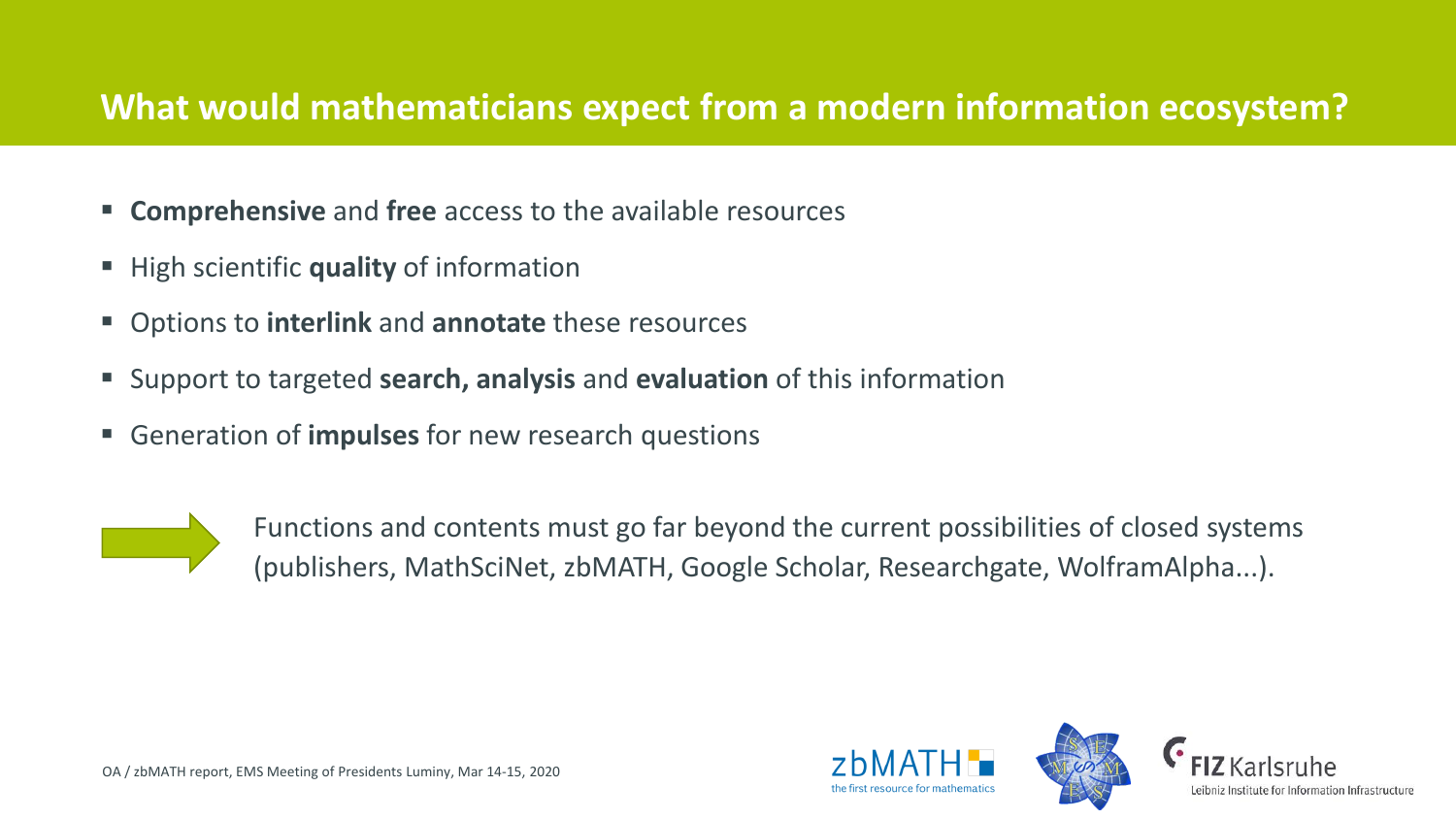# **Networked mathematical**

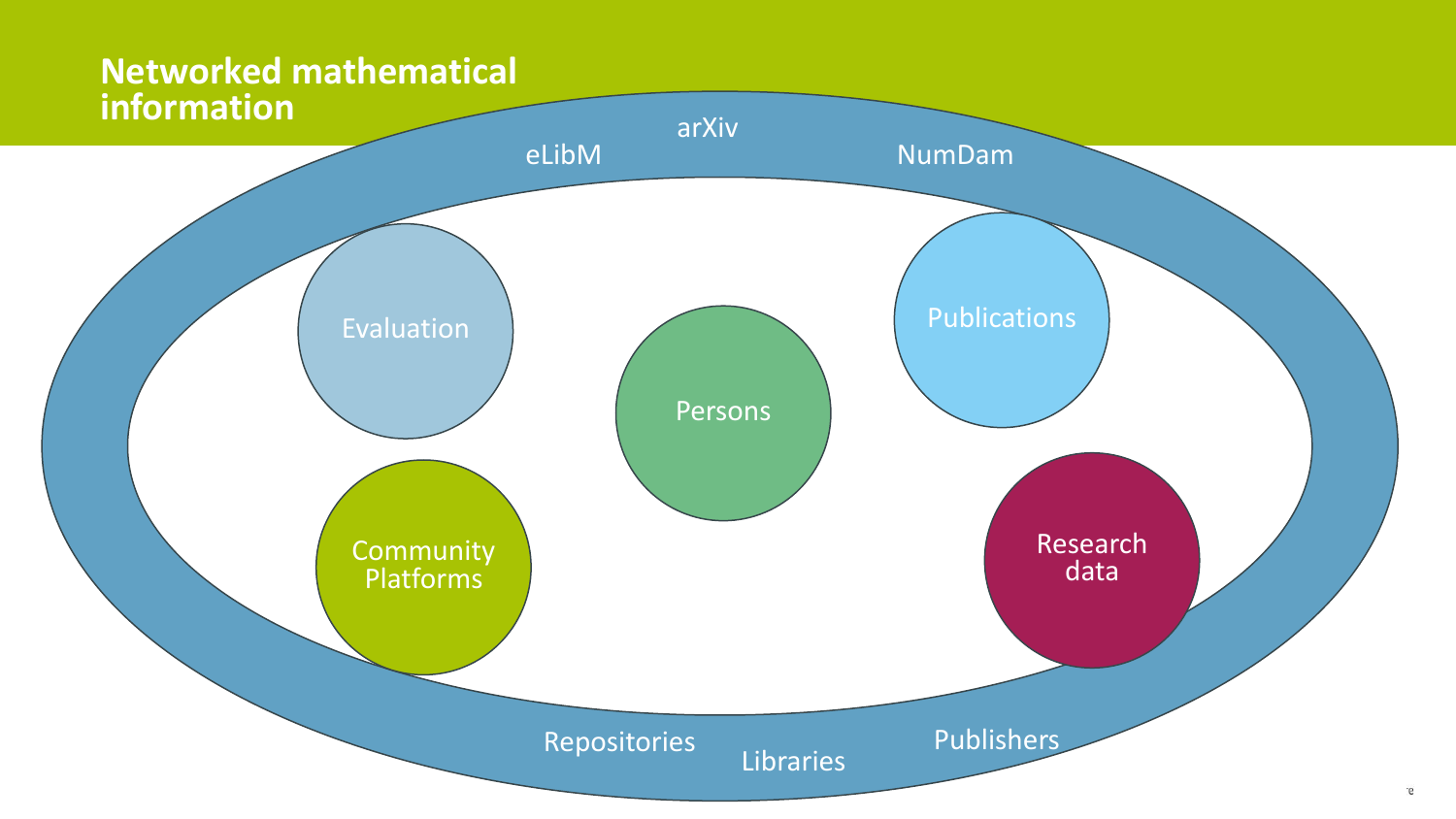## **Networked mathematical**

![](_page_3_Figure_1.jpeg)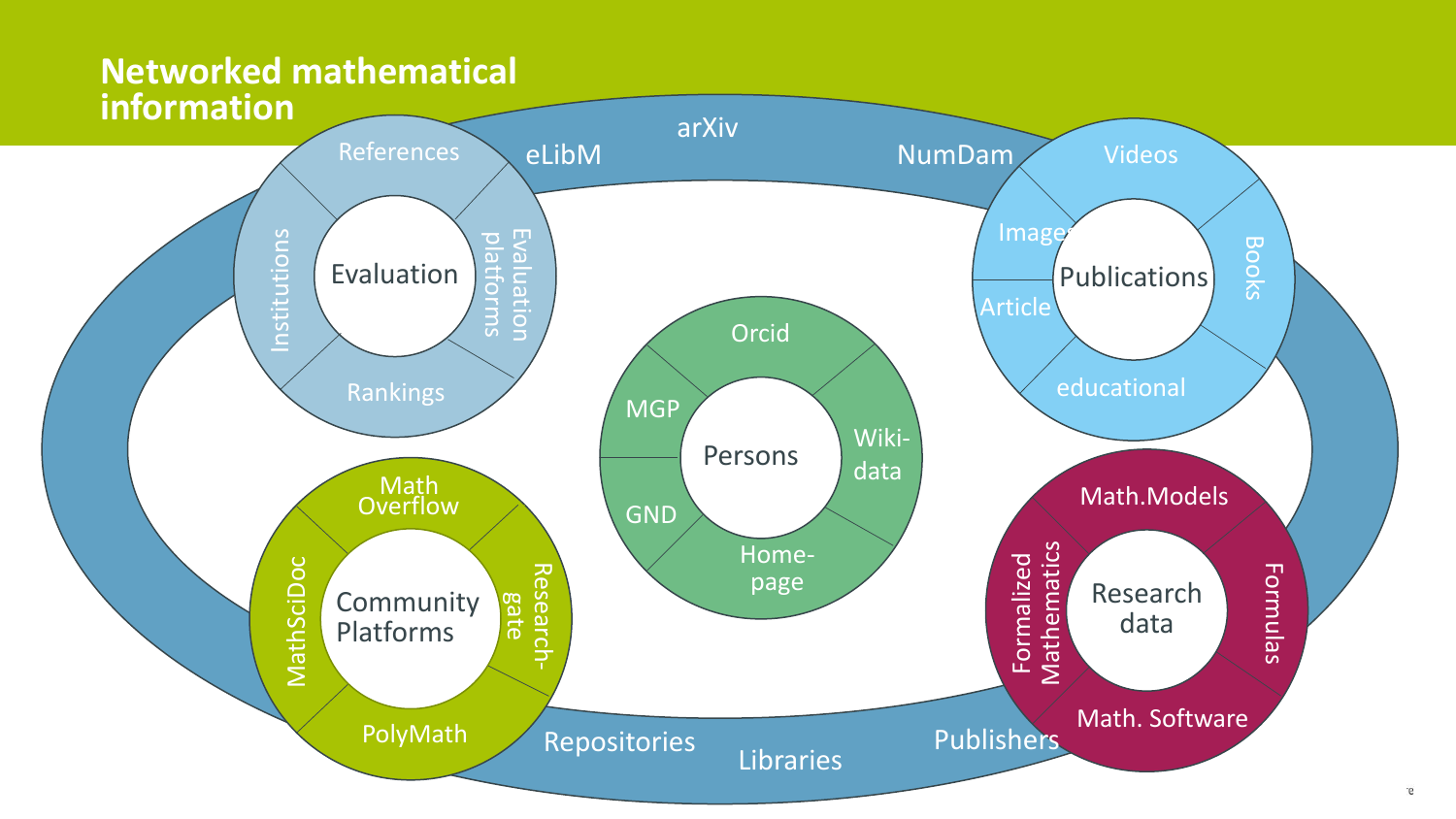#### **Networked mathematical information**

![](_page_4_Figure_1.jpeg)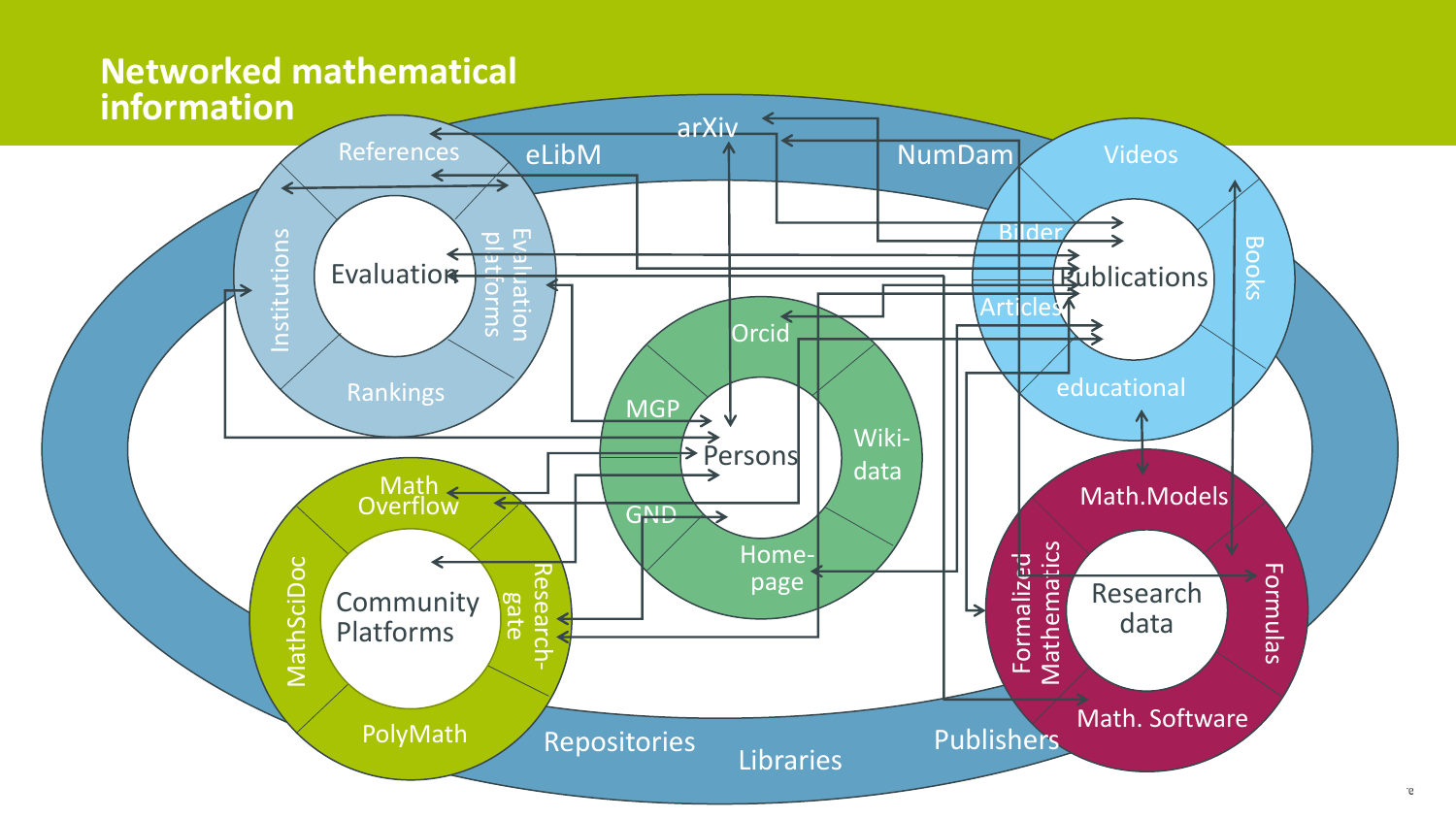#### **zbMATH transition to Open Access (1) – Application process**

Following a recommendation after the evaluation of FIZ Karlsruhe by the Leibniz Association 2017, an application to the German Joint Federal-State Committee for Science (GWK) was made for special funding to support the transition of zbMATH into a sustainable open service, in order to support such an open interlinked information infrastructure.

In a multi-step procedure, this proposal has been finally approved and will become effective in 2021:

 $\sqrt{01.08.2018}$ Application submitted

 $\sqrt{26.03.2019}$ Positive intermediate decision of GWK committee

> Positive final decision of GWK in the course for 2020 budget

2020

 $\sqrt{06.12.2019}$ 

January 2021

Allocation of positions to prepare the transition

Start of *zbMATH Open*

![](_page_5_Picture_10.jpeg)

![](_page_5_Picture_11.jpeg)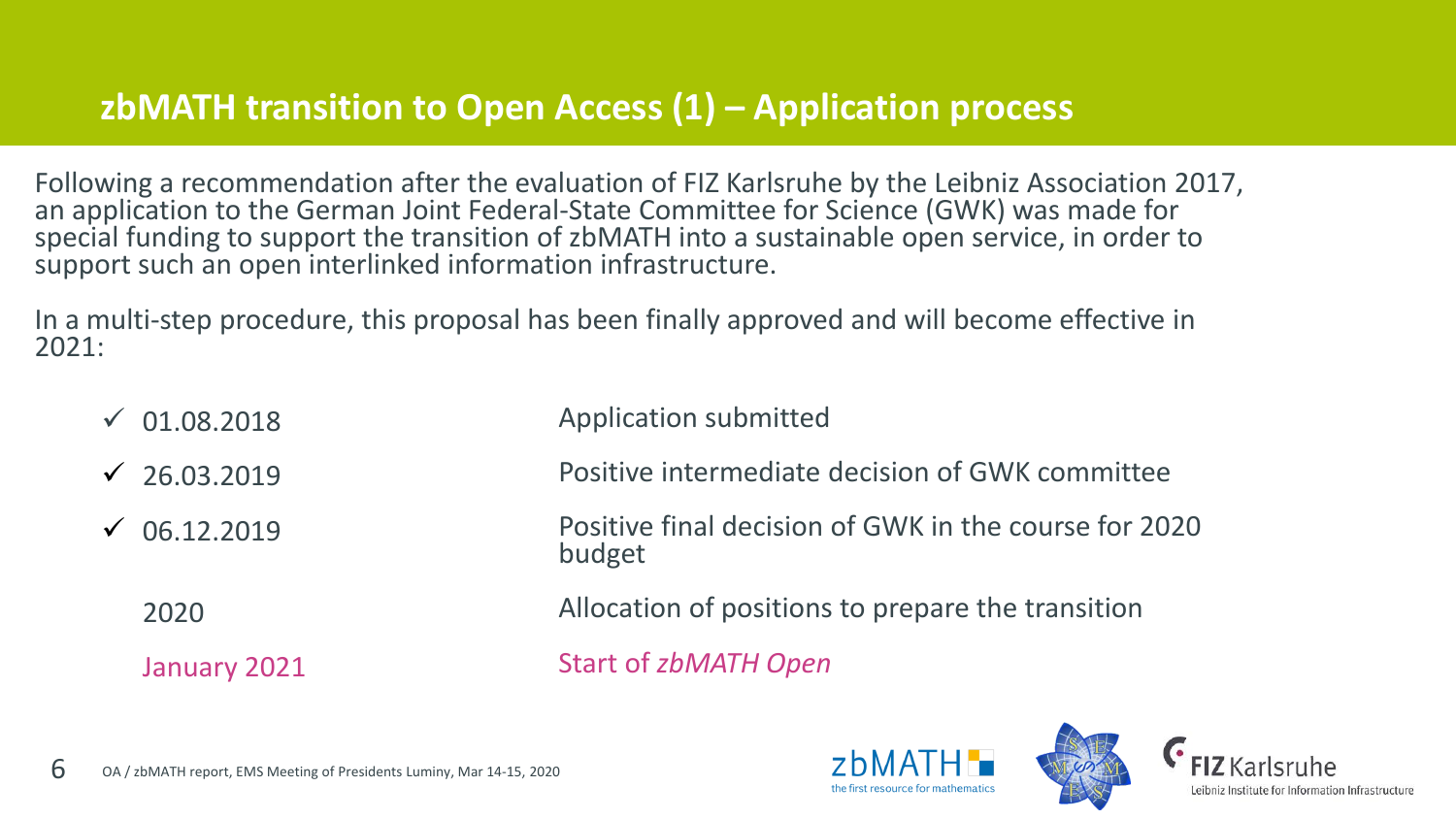#### **zbMATH transition to Open Access (2) – concrete steps 2020**

- EMS, FIZ Karlsruhe, and Heidelberger Akademie have jointly terminated the publisher and cooperation contract with Springer Nature in due time to enable zbMATH Open in 2021
- Contract situation, especially with publishers, analysed
- Assessment by the legal department of FIZ of suitable licensing model has been prepared; CC-BY-SA will be default license for zbMATH Open data when possible, with exceptions depending on contract situations (e.g., for abstracts by authors, or inclusion of Open Data enforcing an NC license)
- Talks with publishers on future OA model have taken place accordingly
- Planning for OA and future continuation of cooperation with AMS discussed

![](_page_6_Picture_6.jpeg)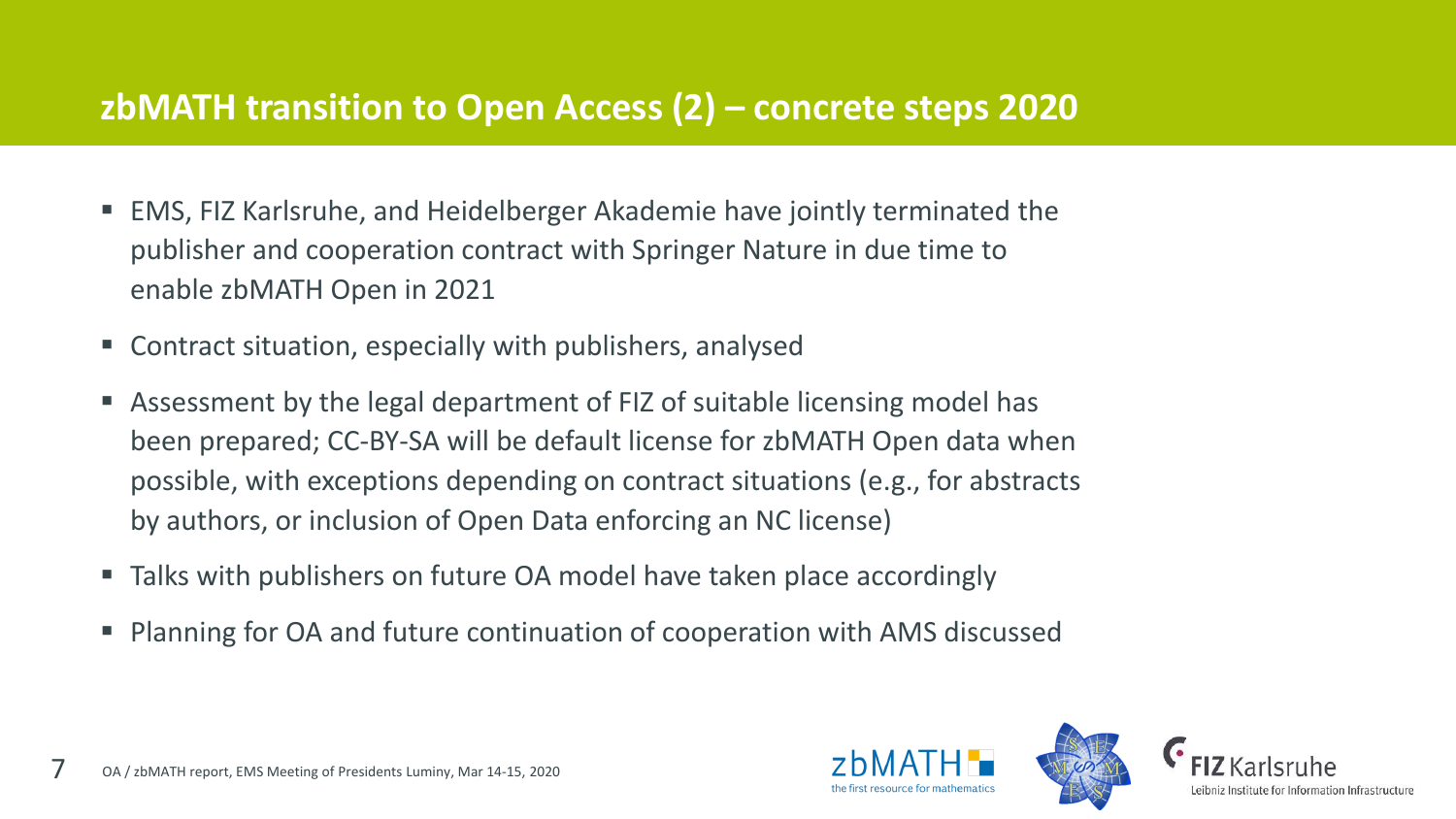#### **zbMATH transition to Open Access (3) – concrete steps 2020 / 2021**

- Press release + dissemination via several media (articles in preparation)
- Process started to make data from Jahrbuch für die Fortschritte der Mathematik (JFM) already open in 2020 thanks to approval from EMS
- Job descriptions for transition tasks have been defined and published; hiring process ongoing
- Main additional activities facilitated by zbMATH Open data from 2021:
	- Digital Mathematics Library functions, e.g. support of integration of free fulltexts and Plan S-compatible Green OA
	- $\triangleright$  Interfaces for and interaction with mathematical communities & research projects
	- $\triangleright$  Integration of mathematical research data

![](_page_7_Picture_8.jpeg)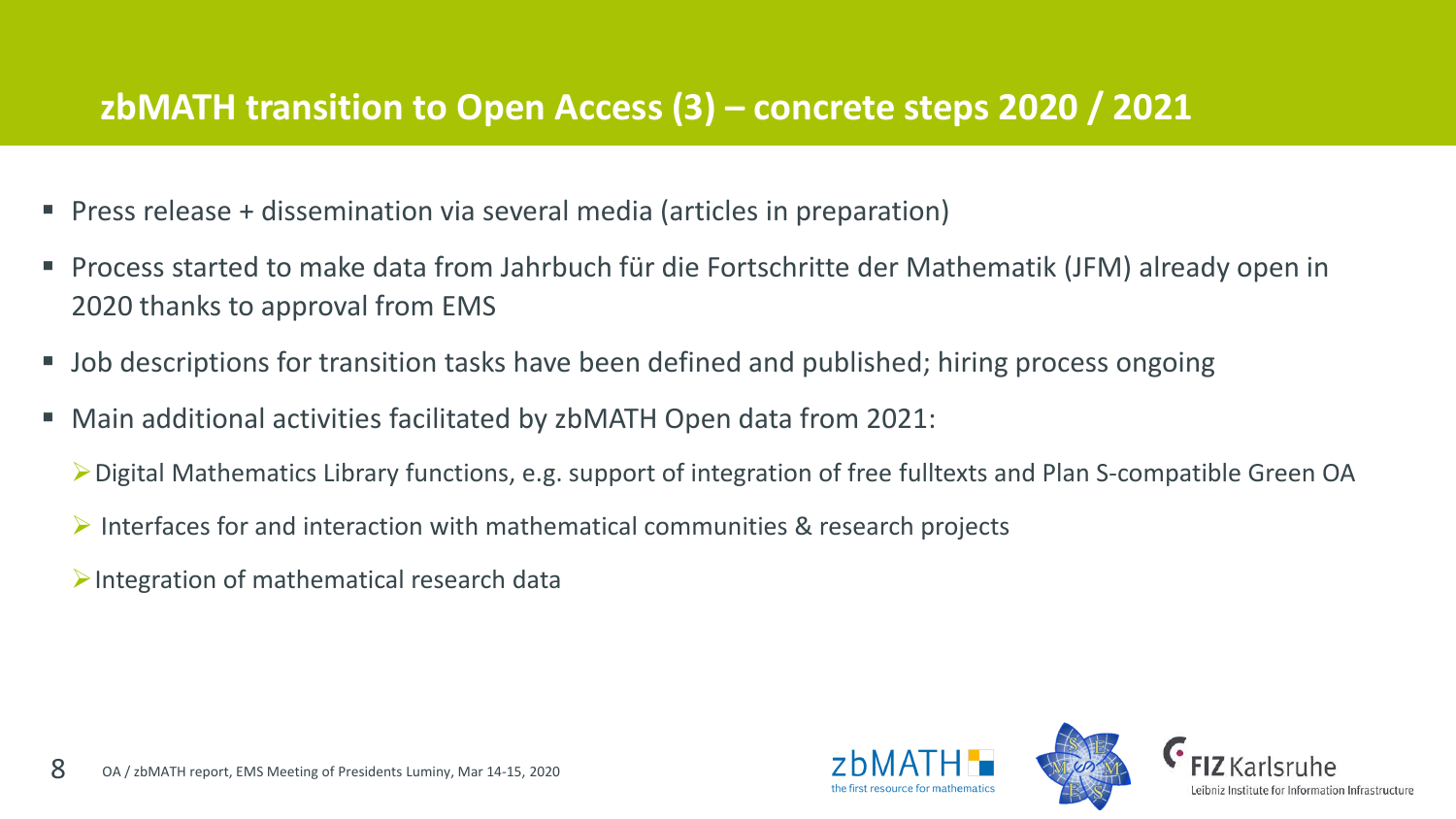### **Current publication landscape of mathematical journals**

Currently, the large majority of zbMATH-indexed journals (in all categories) are still subscription journals – in the higher categories, mostly society journals (often with moving wall policies), while lower categories of subscription journal are dominated by commercial publishers. Journals with APCs play basically no role in mathematics, while there is significant share of diamond (non-APC) OA journals.

However, the table does not reflect the growing huge number of journals with insufficient peer review; most of them are either APC (often operated by socalled predatory publishers) or without APC, but with quantitative publishing to boost publication/citation networks often related to the editorial board.

While transition to OA should serve the needs of mathematicians to enable FAIR, interconnected information, the crucial question to ensure the quality is open.

| Category              | Journals  |     |     |      | Total #<br><b>Publications</b> |                   |       |        |        | Recent#<br><b>Publications</b> |           |            |       |        |        |
|-----------------------|-----------|-----|-----|------|--------------------------------|-------------------|-------|--------|--------|--------------------------------|-----------|------------|-------|--------|--------|
|                       | <b>MW</b> | APC | non | subs | total                          | <b>MW</b>         | APC.  | non    | subs   | total                          | <b>MW</b> | <b>APC</b> | non   | subs   | Total  |
| <b>FAST TRACK</b>     | 37        |     | 12  | 117  | 170                            | 191721            | 226   | 9053   | 350425 | 551425                         | 16419     | 128        | 885   | 28384  | 45816  |
| KAT 1                 | 40        | 16  | 111 | 325  | 492                            | 11664 $^{\prime}$ | 6786  | 99279  | 512591 | 735297                         | 12386     | 922        | 13394 | 53734  | 80436  |
| KAT <sub>2</sub>      | 23        | 36  | 191 | 418  | 668                            | 39553             | 21607 | 73563  | 545825 | 680548                         | 2878      | 2513       | 9316  | 55961  | 70668  |
| KAT <sub>3</sub>      |           | 29  | 77  | 249  | 357                            | 1252              | 10300 | 14332  | 159908 | 185792                         | 125       | 2359       | 1785  | 17365  | 21634  |
| <b>Under Scrutiny</b> |           | 9   | 37  | 141  | 190                            | 2440              | 7011  | 20719  | 87452  | 117622                         | 194       | 1798       | 1370  | 6295   | 9657   |
| Total                 | 105       | 94  | 428 | 1250 | 1877                           | 351607            | 45930 | 216946 | 165620 | 2270684                        | 32002     | 7720       | 26750 | 161739 | 228211 |

Category = internal zbMATH ranking for workflow decisions; MW =subscription with moving wall; APC = with article processing charge; non = non-APC OA; subs = subscription journal

See also EMS Newsletter 110, 60-63, [doi:10.4171/NEWS/110/19](https://doi.org/10.4171/NEWS/110/19)

![](_page_8_Picture_7.jpeg)

![](_page_8_Picture_8.jpeg)